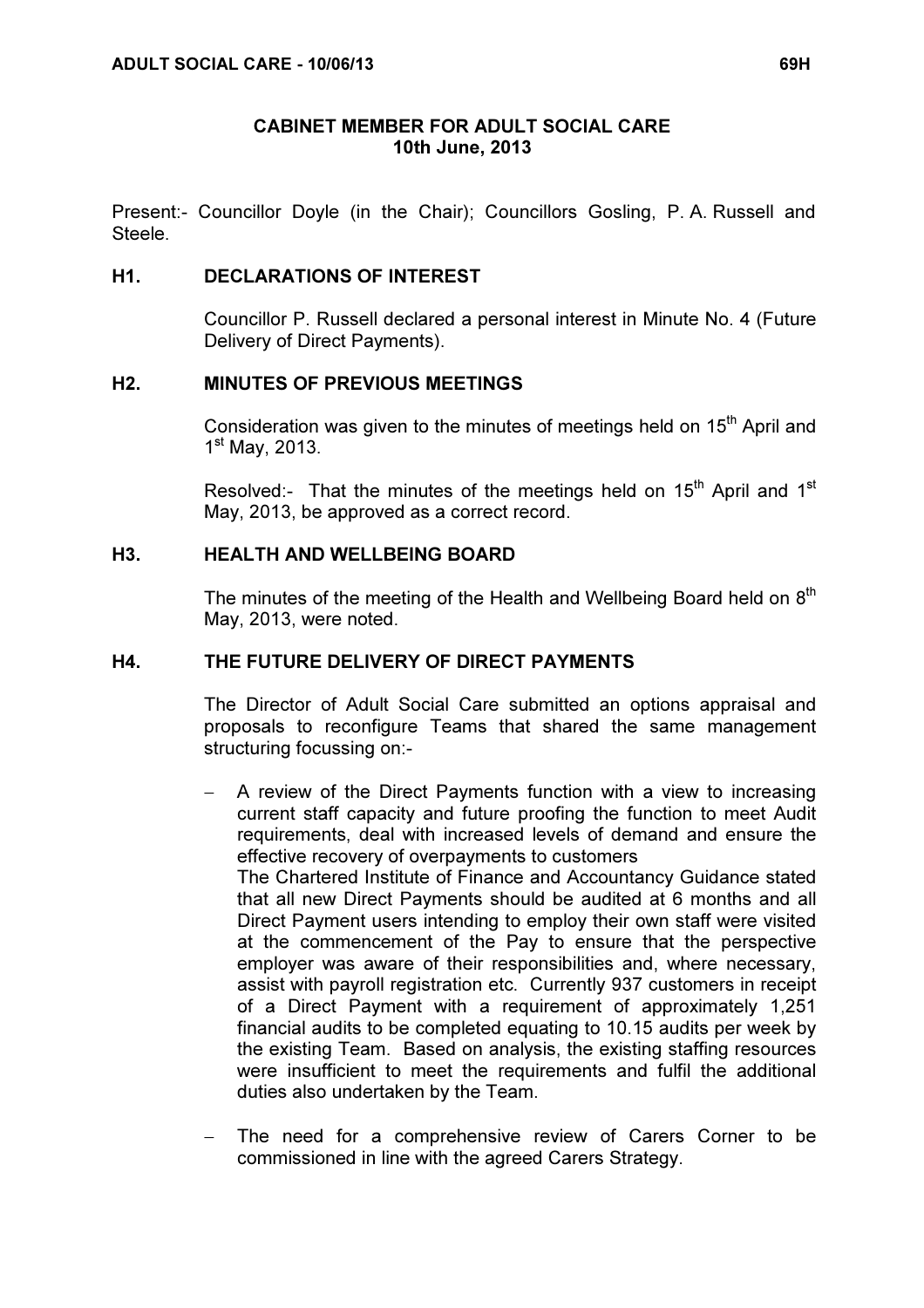Review of the Brokerage Team to reflect the fact that workloads were reducing due to a more personalised approach to meeting Service users care needs and evaluate more effective ways in which the function could be delivered

The Team had been established in 2007 in response to a Department of Health report. It had been successful in freeing up the time of Assessment Officers by removing delays in provision and concentrating on the 1 task "provision". However, the Team was limited in its function and only arranged packages from services contracted to the Council.

Details of the financial implications associated with the proposals were set out in the report.

Discussion ensued on the report with the following issues raised/clarified:-

- Consideration had been given to the proposals irrespective of the corporate budget situation
- Disestablishment of posts and discussions regarding regrading/loss of posts
- The review would include investigating the use/overpayment of Direct **Payments**

Resolved:- (1) That the Direct Payments Officer posts be increased from 2.8 full-time equivalent at Band F to 4 full-time equivalent on an interim basis to address current staffing deficits.

(2) That the Brokerage Team be disestablished and the 3 Band D administrative staff be placed within the existing Assessment and Reviewing Teams resulting in a £31,006 saving against existing revenue budgets.

## H5. EXCLUSION OF THE PRESS AND PUBLIC

 Resolved:- That, under Section 100A(4) of the Local Government Act 1972, the press and public be excluded from the meeting for the following items of business on the grounds that they involve the likely disclosure of exempt information as defined in those paragraphs, indicated below, of Part 1 of Schedule 12A to the Local Government Act 1972 (as amended March 2006).

### H6. RESIDENTIAL CARE ACTIVITY AND QUALITY REPORT

 The Strategic Commissioning Manager and the Adult Safeguarding Manager, submitted the annual report on residential care activity for the period 1<sup>st</sup> April, 2012 to 31<sup>st</sup> March, 2013.

The report provided information on occupancy levels and quality monitoring outcomes for 2012/13 for services delivered by independent and in-house residential and nursing care homes.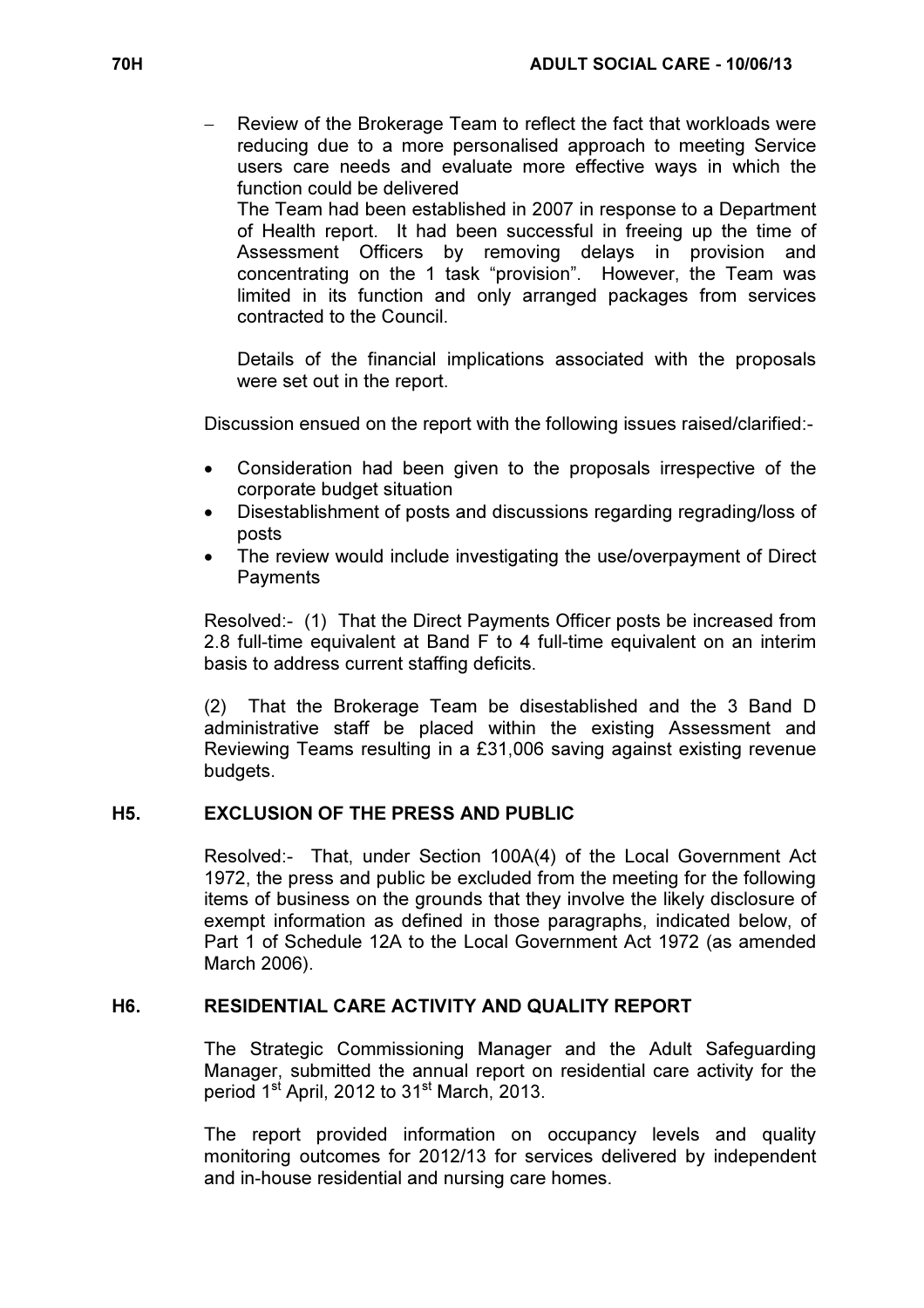The financial information and risks and uncertainties associated with this update were set out in detail as part of the report.

Discussion ensued and the following issues were raised/clarified:-

- − Work required to reinforce providers' obligation to notify the Local Authority should they change their registration status and care category
- − Percentage of people being discharged from Intermediate Care to residential care remained low
- − Work underway on a Cost Recovery Protocol for implementation with any homes the Local Authority had to assist with safeguarding/quality issues
- Not all homes had signed up to Connect 2 Support

Resolved:- (1) That the report be noted.

(2) That work continues to identify a format through which the information outlined in the report submitted could be made publically available.

(3) That it be noted that the revised reporting arrangements to the Contracting for Care Forum would be in place to report on Quarter 1 activity in September, 2013.

(Exempt under Paragraphs 3 and 4 of the Act (information relating to the financial or business affairs of any particular individual (including the Council/information relating to any consultations or negotiations).

### H7. COMMUNITY AND HOME CARE SERVICES ACTIVITY AND QUALITY REPORT

 The Strategic Commissioning Manager and the Adult Safeguarding Manager, submitted the annual report on Community and Home Care Service activity and quality for the period  $1<sup>st</sup>$  April, 2012 to 31 $<sup>st</sup>$  March,</sup> 2013.

The report provided information on activity levels and quality monitoring outcomes for 2012/13 for services delivered by the Community and Home Care Services Framework which had commenced on 2<sup>nd</sup> April, 2012.

The financial information and risks and uncertainties associated with this update were set out in detail as part of the report.

Resolved:- (1) That the report be noted.

(2) That work continues to identify a format through which the information outlined in the report submitted could be made publically available.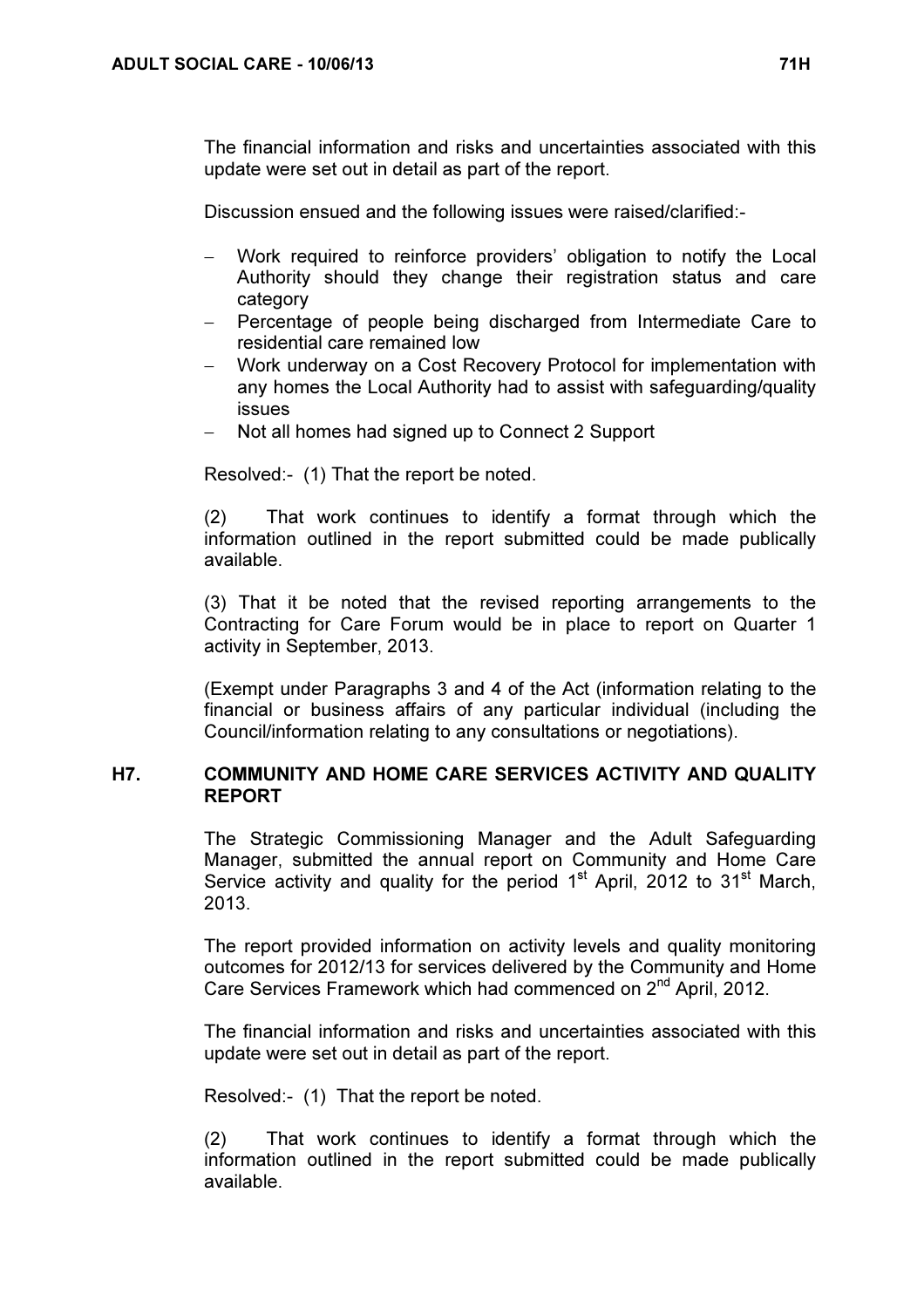(3) That it be noted that the revised reporting arrangements to the Contracting for Care Forum would be in place to report on Quarter 1 activity in September, 2013.

(Exempt under Paragraphs 3 and 4 of the Act (information relating to the financial or business affairs of any particular individual (including the Council/information relating to any consultations or negotiations).

### H8. ROTHERHAM'S INDEPENDENT PERFORMANCE ASSESSMENT

 The Performance and Quality Manager reported on the outcome of an independent performance assessment for Adult Social Care in Rotherham.

The assessment, commissioned by ADASS (Association of Directors of Social Services) Yorkshire and Humberside, was carried out by a team of volunteer professionals from across the region between November, 2012 and January, 2013, based on publicly available national statistics for the period 2011/12.

The performance highlighted a number of strengths across all domains of the Adult Social Care Outcome Framework particularly for domains 1 (Quality of Life) and 3 (People have positive experience). It also highlighted areas for further investigation.

The report set out the Directorate's response to the findings of the reports and provided a position statement on current performance against the areas for further investigation.

Discussion ensued on the report with the following issues raised/clarified:-

- − Face-to-face contact at Riverside House
- − Review of the Carers Service would consider how it reached out to carers
- − The results of the satisfaction survey carried out between February-April, 2013, showed improved levels of satisfaction
- − Members for the 4 neighbouring local authorities to hold regular meetings
- Diminished staffing resources/increasing statistical requirements

Resolved:- (1) That the findings of the performance assessment be noted.

(2) That all Members of the Council be provided with the results of the satisfaction survey.

(Exempt under Paragraph 3 of the Act – information relating to the financial or business affairs of any particular person (including the Council))